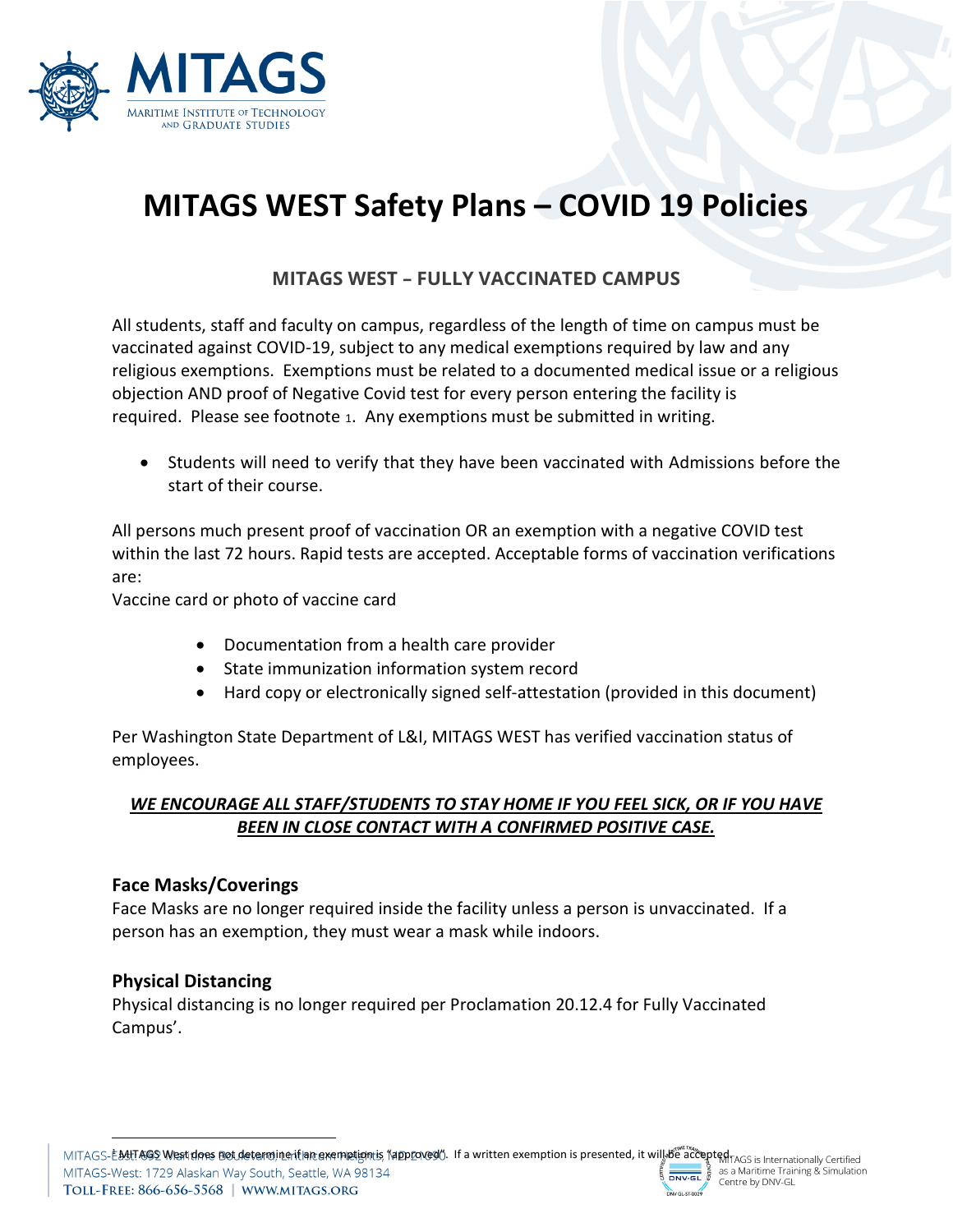

### **Cleaning, Disinfectant and Sanitization**

Students, guests, and employees have the responsibility to sanitize their own personal workstations. All common areas will be cleaned by assigned staff daily. MITAGS West will make all reasonable attempts to provide disinfecting supplies throughout the accessible common areas, classrooms, and work stations, subject to availability.

#### **Fire Trainer**

Masks are no longer required at the fire trainer for all vaccinated persons. However, masks are required for all unvaccinated claiming an exemption. Our shuttle service to/from the fire trainer remains suspended indefinitely.

#### **Violations of COVID-19 Policy**

The MITAGS WEST Assistant Director is the person responsible for monitoring and implementing the campus COVID-19 Policies. Any violations of the COVID-19 Policies by students, guests, or employees must be reported immediately and directly to the Executive Director. Students, guests, and employees may also report such violations to the Executive Director or his designee. Deliberate violations of this policy may lead to removal from the campus, and employees may be subject to disciplinary actions.

The privacy of any person reporting a violation of the COVID-19 policies shall at all times be respected and shall be treated confidentially, to the extent possible and only disclosed to the extent permitted by law. No students, guests, or employees who make such a report shall be subject to retaliation or any adverse action based upon making such a report.

**Please stay home if you are sick, have COVID-19 symptoms, or if you test positive for COVID-19. This requirement applies even if you are fully vaccinated.**